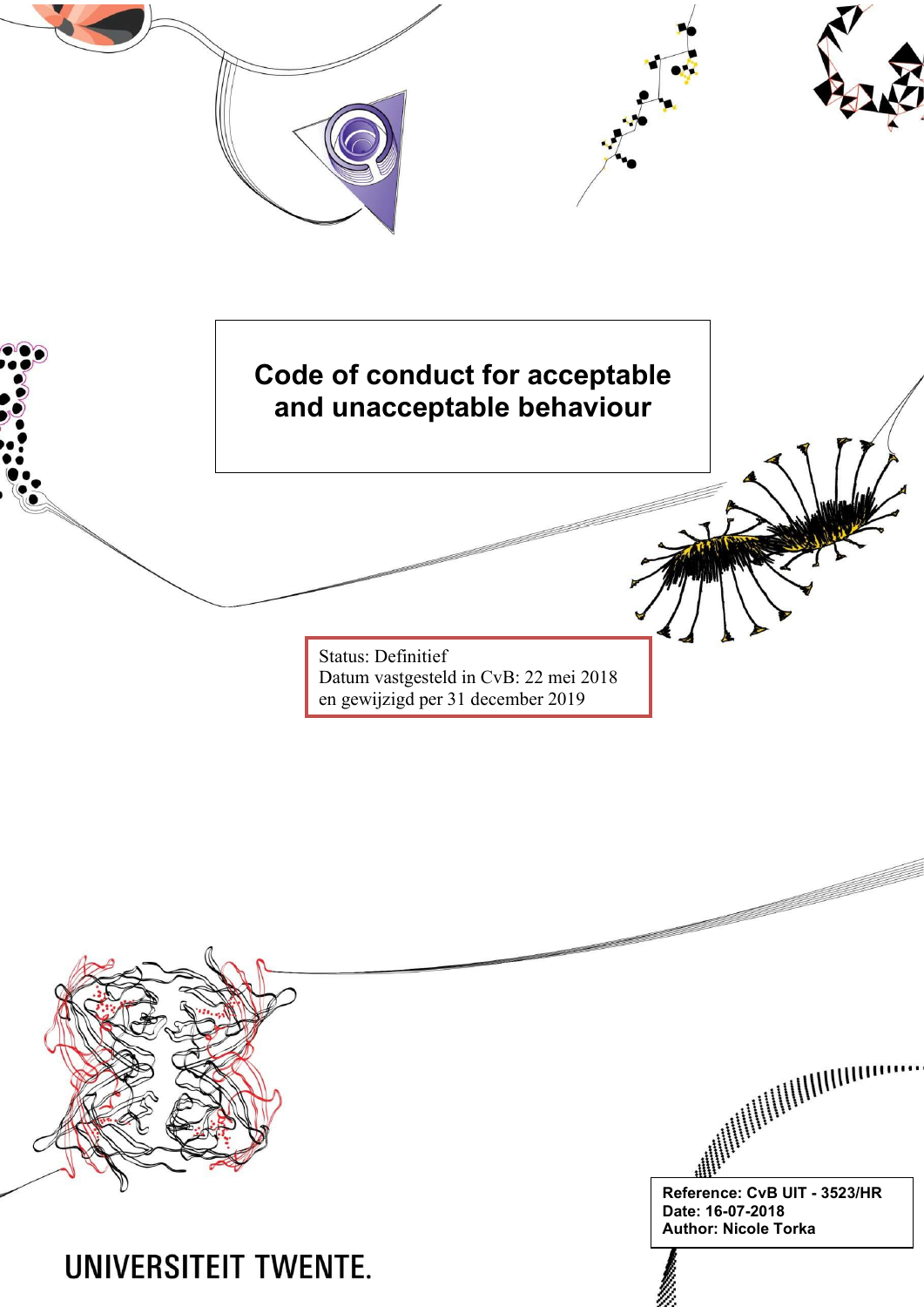# **Table of contents**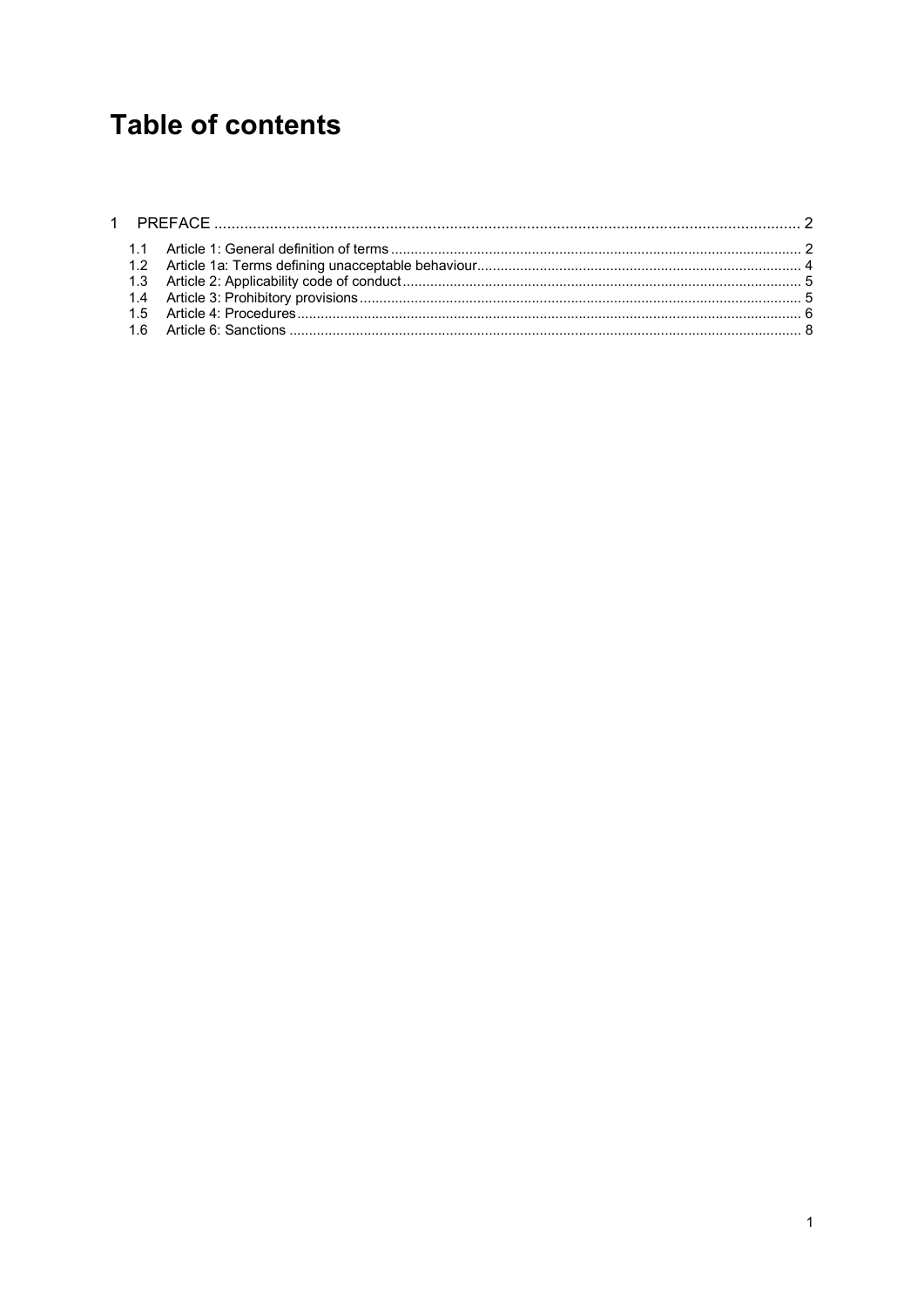## 1 Preface

The University of Twente wants to provide a socially safe environment for everyone. Respect, integrity, honesty and consideration for others are all part of the norms of behaviour that are expected in this kind of environment. University of Twente staff members, visitors and students are each required to contribute actively towards a socially safe environment. That applies to their own behaviour and furthermore, everyone is expected to be vigilant against any form of unacceptable behaviour they spot. In this code of conduct, unacceptable behaviour means intimidation, sexual harassment, aggression, violence, bullying and discrimination. This code of conduct is drawn up as part of a preventative policy. That preventative policy on unacceptable behaviour is part of university policy that translates into the following:

- This code of conduct is communicated adequately;
- Effective information is provided about the policy and the risks of unacceptable behaviour within the institute;
- The risks of unacceptable behaviour are systematically mapped as part of the Risk Inventory & Evaluation (RI&E) as referred to in the Dutch Working Conditions Act (Arbowet);
- The risk of unacceptable behaviour is reduced or eliminated;
- Compliance with the code of conduct is monitored by applying clear complaints and reporting procedures, listing complaints and reports and apply sanctions when the code of conduct is violated;
- Managers and other staff within the institute receive training;
- The code of conduct is incorporated into the performance and assessment policy.

The legal basis for this code of conduct is the Equal Treatment Act (Algemene Wet Gelijke Behandeling) and the Working Conditions Act (Arbowet) (Article 3 paragraph 2). This code of conduct implements Article 1.12 of the Collective Labour Agreement for Dutch Universities.

# 1.1 Article 1: General definition of terms

- 1. The accused: the staff member, visiting staff member, student, person not employed by the university but appointed as professor by the Executive Board, staff member contracted by a third party or visitor against whom a report or complaint was filed for unacceptable behaviour.
- 2. The visitor: any person, not being a staff member, visiting staff member, student, person not employed by the university but appointed as professor by the Executive Board, or a staff member contracted by a third party.
- 3. Executive Board (EB): the Executive Board of the University of Twente.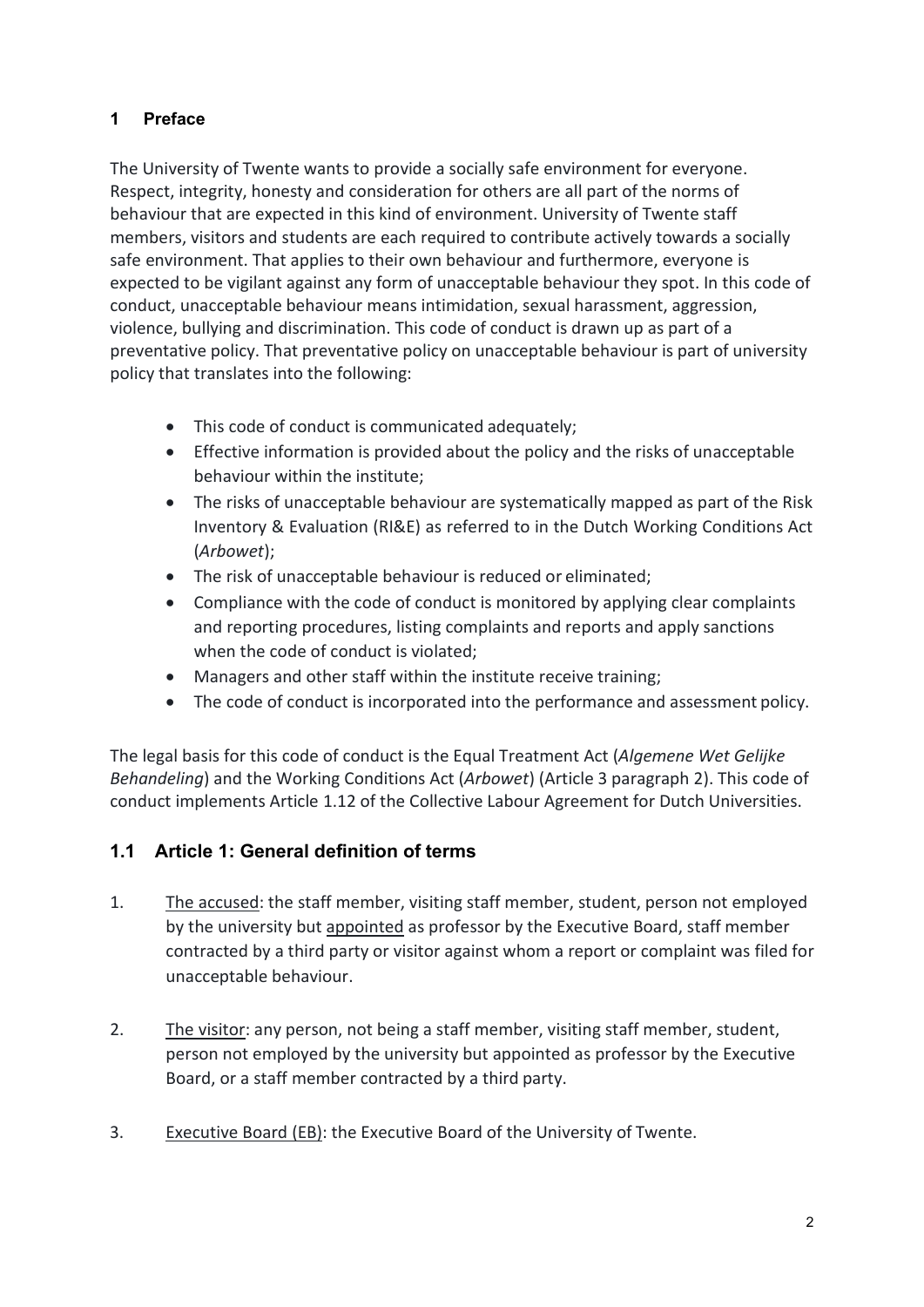- 4. Visiting employees: doctoral candidates without employment, scholarship fellows, students on an internship, guest lecturers and guest researchers.
- 5. Witness: someone who witnesses unacceptable behaviour, but who is not necessarily subjected to the unacceptable behaviour himself or herself.
- 6. Complaint: a grievance lodged in writing about the conduct of a staff member, visiting staff member, student, person not employed by the university but appointed as professor by the Executive Board, staff member contracted by a third party or visitor.
- 7. Complaints Committee: Complaints committee of the University of Twente, being a committee as referred to in Article 9:14 Administrative Law Act (Awb).
- 8. University of Twente Complaints Desk: an accessible facility set up pursuant to Article 59a, Book 7 of the Higher Education and Scientific Research Act (WHW).
- 9. Complainant: a complainant is a staff member, visiting staff member, student, person not employed by the university but appointed as professor by the Executive Board, staff member contracted by a third party or visitor who lodges a written complaint in accordance with Article 4b of this code of conduct.
- 10. Staff are University of Twente employees (permanently or temporarily employed).
- 11. Staff contracted by a third party: a person employed by an employer other than the University of Twente who works in the buildings or on the premises of the University of Twente, or staff member(s) assigned through a temporary employment contract, a hiring agreement or secondment contract.
- 12. The person reporting: the staff member, visiting staff member, student, person not employed by the university but appointed as professor by the Executive Board, staff member contracted by a third party or visitor who reports alleged unacceptable behaviour.
- 13. A report: oral or written notification of alleged unacceptable behaviour.
- 14. A student is someone who is a student, prospective student, course participant, former student, external student or prospective external student of the University of **Twente**
- 15. Student counsellor: official as referred to in Article 34 (1d), Book 7 of the Higher Education and Research Act.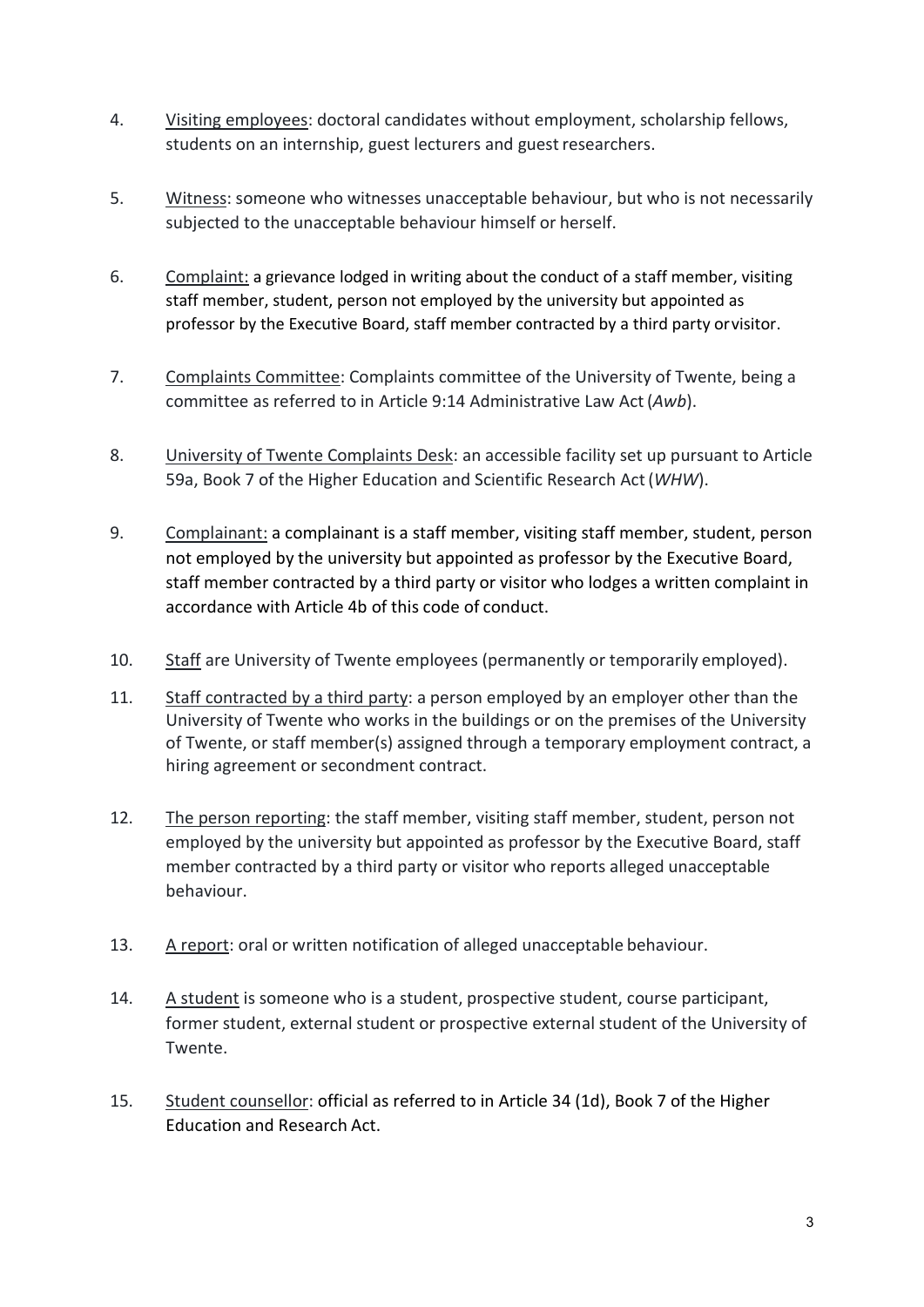16. Confidential Advisor: the person referred to in Article 1.12 paragraph 2 of the collective labour agreement for Dutch universities.

## 1.2 Article 1a: Terms defining unacceptable behaviour

- 1. Unacceptable behaviour: direct or indirect behaviour by which the personal integrity of another person is affected verbally, non-verbally or otherwise physically, online, by phone or by text, online text, speech, image or video message. Other forms of unacceptable behaviour include intimidation, sexual harassment, aggression, violence, bullying and discrimination.
- 2. Sexual harassment: any undesirable sexual advances in the form of requests for sexual favours or other verbal, non-verbal or physical behaviour with sexual connotations that is aimed at, or results in, the person's dignity being affected, particularly when a threatening, hostile, offensive, humiliating or hurtful situation is created. Verbal and non-verbal sexual harassment constitutes for example sexual innuendo in remarks, messages, images or gestures, the unsolicited sending or intentional viewing of pornographic images or texts in plain view of others (e.g. on the internet, see also utwente.nl/en/cyber-safety/cybersafety/legislation/gedragscode-e-mail-studentenen.pdf and utwente.nl/en/cyber-safety/cybersafety/legislation/gedragscode-ictmedewerkers.pdf), but also staring or asking intimate questions. Physical sexual harassment ranges from grabbing someone or obstructing someone's path to sexual assault and rape.
- 3. Intimidation: behaviour aimed at or resulting in the victim's dignity being affected and that creates a threatening, hostile, insulting, humiliating or hurtful environment.
- 4. Aggression and violence: aggression and violence generally occur in three forms. 1) Verbal aggression (name-calling, yelling or very heated arguments). 2) Physical aggression (kicking, shoving, hitting, spitting, biting, smashing). 3) Psychological aggression (verbal or written threats, intimidation, blackmail or humiliation). The definition of aggression and violence also include the misdemeanours and crimes as referred to in the Dutch Criminal Code (WvSR).
- 5. Bullying: is the repeated unacceptable behaviour by one or more people against one person or a group of persons and can take all kinds of forms. These range from belittling remarks to open criticism and intimidation, from pranks to physical violence and from gossip to isolation and cyber bullying.
- 6. Discrimination: any form of comment on, action against or decision about a person or, as the case may be, any form of a distinction made on the basis of religious or philosophical beliefs, family situation, political affinity, race, gender, sexual orientation, marital status, skin colour, origin, nationality, physical or mental defect,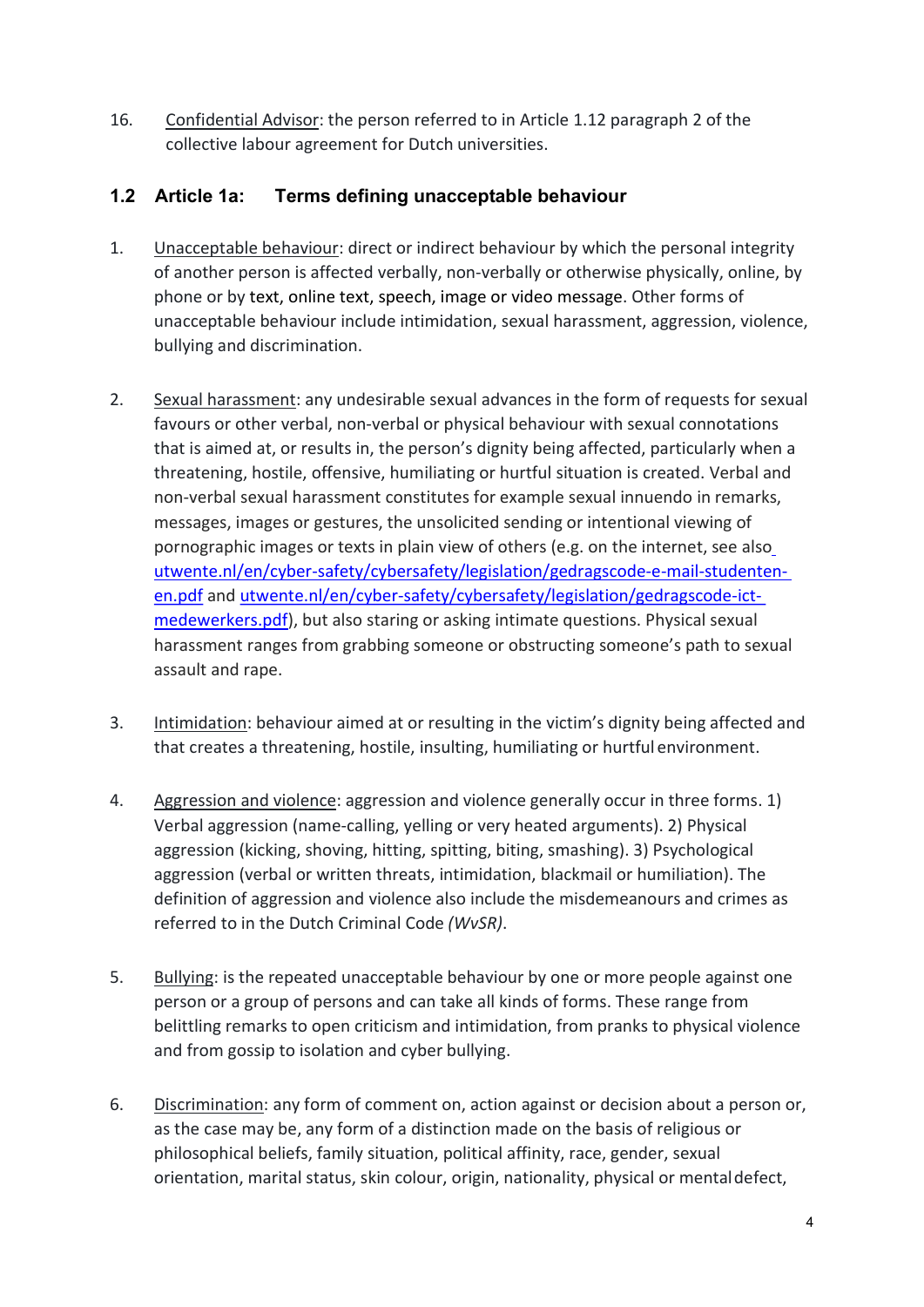age or whatever grounds referred to in article 1 of the Dutch constitution, when there are no objective grounds for justifying such action.

7. Irregularities: another form of unacceptable behaviour relates to irregularities. These are suspicions based on reasonable grounds of a criminal offence, a gross violation of internal or external regulations, deception of the accountant appointed for the university, a significant danger to public health, safety or the environment, or intentionally withholding information about these facts. Irregularities do not fall under the Code of conduct for acceptable and unacceptable behaviour, but under 'reporting irregularities'. For information about 'reporting irregularities', see: utwente.nl/en/hr/terms-of-employment/downloadsstaffmanual/regulations/reporting-irregularities.pdf

# 1.3 Article 2: Applicability code of conduct

This code of conduct applies to all staff, visiting staff, students, persons not employed by the university but appointed as professor by the Executive Board, staff contracted by thirdparties and visitors to the University of Twente who are in the buildings or on the premises of the University of Twente, in their behaviour towards:

- University of Twente staff;
- visiting staff;
- students;
- persons not employed by the university but appointed as professor by the Executive Board;
- staff contracted by third parties working in the buildings or on the premises of the University of Twente;
- visitors to the University of Twente;

# 1.4 Article 3: Prohibitory provisions

#### Article 3a

Staff, visiting staff, students, persons not employed by the university but appointed as professor by the Executive Board, staff contracted by third-parties and visitors are prohibited from exhibiting unacceptable behaviour in or on University of Twente buildings or premises.

## Article 3b

Staff, visiting staff, students, persons not employed by the university but appointed as professor by the Executive Board, staff contracted by third-parties and visitors are prohibited from exhibiting unacceptable behaviour outside the University of Twente buildings or premises (e.g. at a conference, company outing).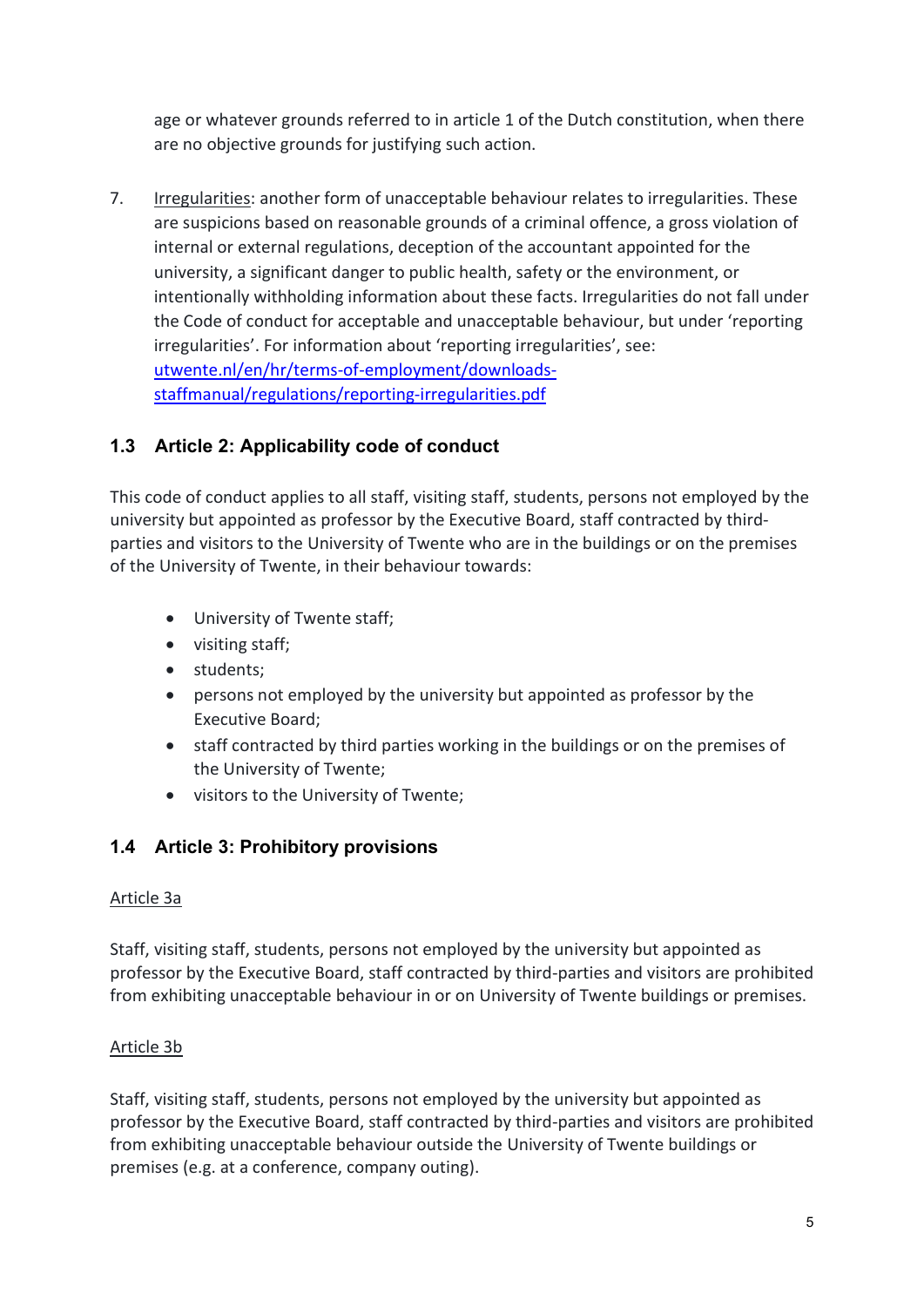# 1.5 Article 4: Procedures

Unacceptable behaviour can occur, despite preventive policy. When a staff member, visiting staff member, student, person not employed by the university but appointed as professor by the Executive Board, staff member contracted by a third party or a visitor is not directly subjected to unacceptable behaviour but does witness it, he/she can take responsibility by calling out that type of behaviour. The Code of conduct expressly distinguishes between a report and a complaint. Someone who is faced with unacceptable behaviour therefore has two options to stop the unacceptable behaviour. It also possible to take both courses of action. The key principle is that every report and complaint about unacceptable behaviour is handled carefully and in strictest confidence.

## Article 4a Report

The aim of a report is to register the unacceptable behaviour, to prepare the file, to provide the option of obtaining advice on how to deal with the unacceptable behaviour and/or to end the unacceptable behaviour in consultation with the parties directly involved.

- 1. Anyone being faced with unacceptable behaviour towards themselves or someone else can report the unacceptable behaviour before deciding whether it is advisable to file a written complaint.
- 2. Staff, visiting staff and persons not employed by the university but appointed as professor by the Executive Board can report to a confidential advisor. (utwente.nl/en/hr/terms-of-employment/confidential-advisors/confidentialadvisors/; utwente.nl/en/hr/terms-of-employment/confidentialadvisors/confidential-advisors/confidential-advisors-ut/)
- 2a. The confidential advisor advises and supports staff, visiting staff and persons not employed by the university but appointed as professor by the Executive Board who are faced with unacceptable behaviour. The confidential advisor has an independent position and enjoys protection on the part of the employer. The confidential advisor's duties include the following:
	- providing information about unacceptable behaviour;
	- ensuring adequate assistance for those filing a complaint about unacceptable behaviour;
	- ensuring information is treated confidentially;
	- looking for an informal solution:
	- assisting the complainant in lodging a formal complaint and where necessary in the formal handling.
- 3. Students can report to a student counsellor (utwente.nl/en/ces/sacc/coachingcounselling/counselling/student-counsellor).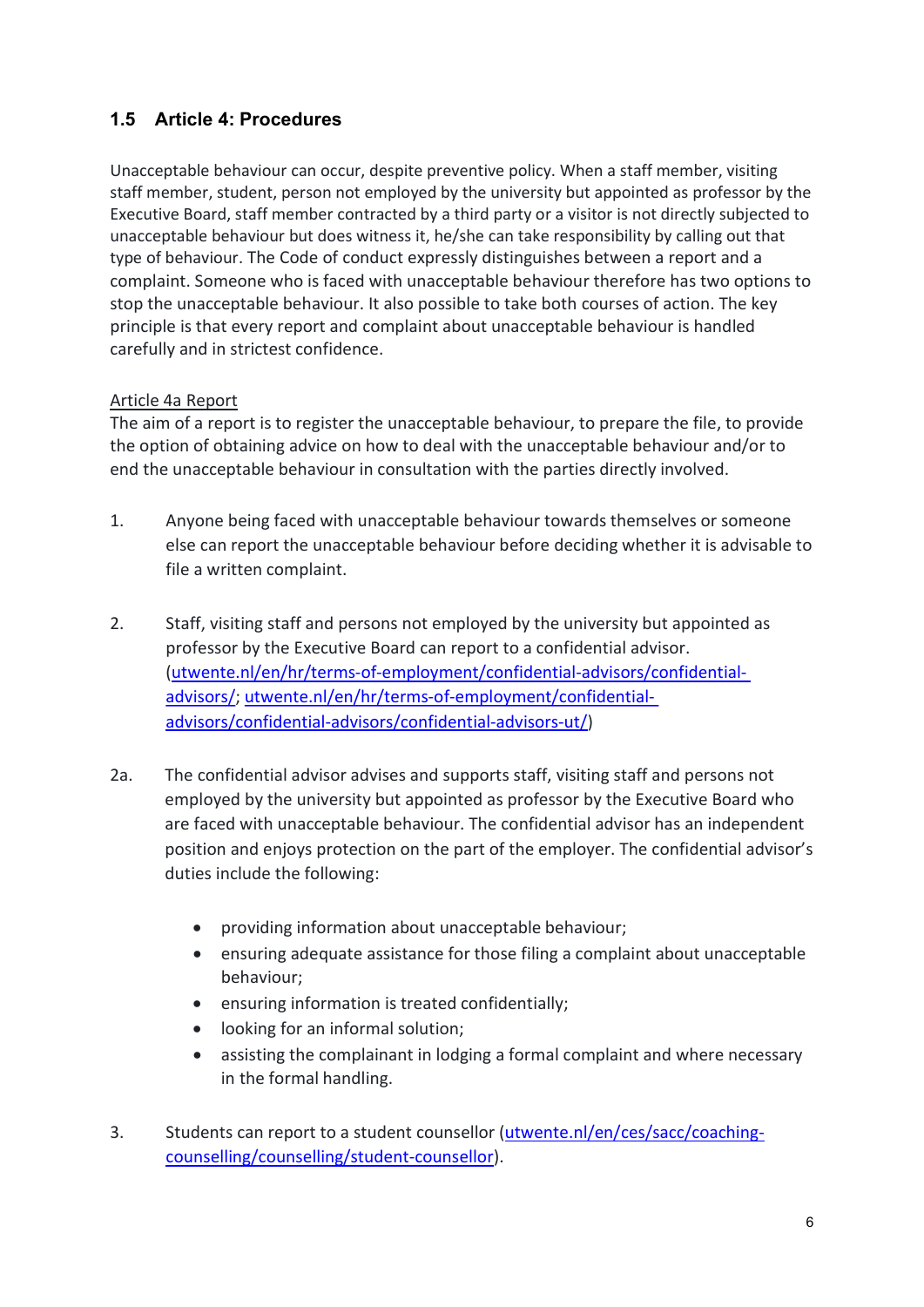- 3a. The student counsellor advises and supports individual students who are faced with unacceptable behaviour. The student counsellor has an independent position and enjoys protection on the part of the employer. The student counsellor's duties include the following:
	- providing information about unacceptable behaviour;
	- ensuring adequate assistance for those filing a complaint about unacceptable behaviour;
	- ensuring information is treated confidentially;
	- looking for an informal solution:
	- assisting the complainant in lodging a formal complaint and where necessary in the formal handling.
- 4. Company medical officers, HR managers, student psychologists, study advisors, managers and any other staff who receive a report of unacceptable behaviour should refer the reporting person to

4a. The confidential advisor, when the reporting party is a staff member, visiting staff member of person not employed by the university but appointed as professor by the Executive Board;

4b. The student counsellor, when the reporting person is a student.

- 5. Staff members, visiting staff members or a person not employed by the university but appointed as professor by the Executive Board who receive reports of unacceptable behaviour can call on the confidential advisors for support and advice.
- 6. Anyone being faced with unacceptable behaviour towards themselves or someone else can report to security. (utwente.nl/en/cfm/discover/security)
- 7. Reports are registered anonymously.
- 7a) Reports can be received by different institutes/bodies and it cannot be guaranteed that the reporting persons contact the confidential advisors/student counsellors, where applicable. That is why a number of institutes/bodies (e.g. confidential advisors, student counsellors, occupational health services provider and security) are asked to submit an annual report of reports in anonymized form to the HR service department.
- 7b) The HR service department makes a cross-university analysis of reports. This analysis is also used to amend the preventive policy where necessary.

#### Article 4b Complaint